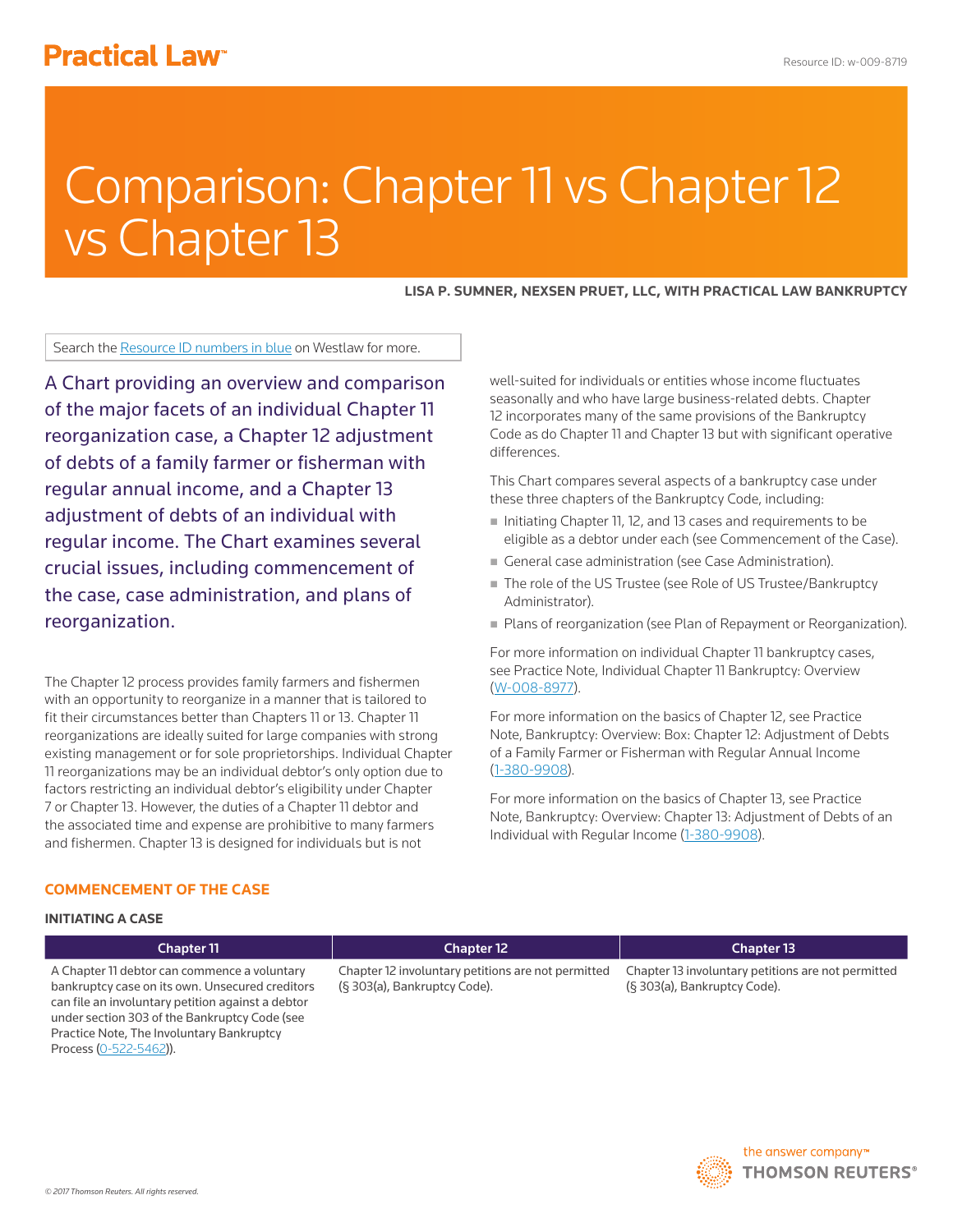### **DEBTOR ELIGIBILITY**

No individual or family farmer may be a debtor under any Chapter of the Bankruptcy Code if, during the 180 days before the petition date:

- A bankruptcy petition was dismissed due to the debtor's willful failure to:
	- appear before the court; or
	- abide by court orders.
- The debtor requested and obtained voluntary dismissal of the case after the filing of a request for relief from the automatic stay under section 362 of the Bankruptcy Code.
- (§ 109(g), Bankruptcy Code.)

 $(S<sub>10</sub>)$ 

| <b>Chapter 11</b>                                                                | <b>Chapter 12</b>                                                                                   | <b>Chapter 13</b>                                                                                    |
|----------------------------------------------------------------------------------|-----------------------------------------------------------------------------------------------------|------------------------------------------------------------------------------------------------------|
| An individual is eligible as a Chapter 11 debtor<br>(§ 109(d), Bankruptcy Code). | Under section 109(f) of the Bankruptcy Code,<br>only family farmers (§ 101(18), (19), Bankruptcy    | An individual is eligible for Chapter 13 if the<br>individual's unsecured and secured debts are less |
| An individual can file for Chapter 11 if the debtor:                             | Code) and family fishermen (§ 101(19A), (19B),<br>Bankruptcy Code) with regular annual income       | than the maximum amounts stated in section<br>109(e) of the Bankruptcy Code, which are adjusted      |
| ■ Cannot satisfy the Chapter 7 means test<br>(§707(b), Bankruptcy Code).         | are eligible as debtors under Chapter 12. Family<br>farmers and fishermen fall into two categories, | periodically with the consumer price index.                                                          |

- Is ineligible for Chapter 13 because the claims against the debtor exceed the statutory limits of:
	- \$394,725 of noncontingent, liquidated, unsecured debt; and
	- \$1,184,200 of noncontingent, liquidated, secured debt.
- (§ 109(e), Bankruptcy Code.)

farmers and fishermen fall into two categories, which are:

- An individual or individual and spouse.
- A corporation or partnership.

For an individual to qualify for relief under Chapter 12, individual farmers or fishermen must meet four criteria as of the petition date. These criteria are that:

- The individual or spouses must be engaged in a farming operation or a commercial fishing operation.
- The total secured and unsecured debts of the operation cannot exceed:
	- \$4,153,150 if a farming operation; or
	- \$1,924,550 if a commercial fishing operation.
- A minimum percentage of fixed debts, exclusive of debt for the debtor's home, must be related to the farming or commercial fishing operation, including at least:
	- 50% if a family farmer; and
	- 80% if a family fisherman.
- More than 50% of gross income must have come from the farming or commercial fishing operation, for:
	- the individual or spouses, for the preceding tax year; or
	- family farmers only, for each of the second and third prior tax years.

For a corporation or partnership to qualify for relief under Chapter 12, the corporation or partnership must meet certain criteria as of the petition date, including that:

- More than 50% of the outstanding stock or equity in the corporation or partnership must be owned by one family or by one family and its relatives.
- $\blacksquare$  The family or the family and its relatives must conduct the farming or commercial fishing operation.
- More than 80% of the value of the corporate or partnership assets must be related to the farming or fishing operation.

An eligible individual includes:

- $\blacksquare$  One with regular income who, as of the petition date, owes:
	- unsecured, noncontingent, liquidated debts of less than \$394,725; and
	- secured, noncontingent, liquidated debts of less than \$1,184,200.
- An individual with regular income and the individual's spouse, except a stockbroker (§ 101(53A), Bankruptcy Code) or commodity broker (§ 101(6), Bankruptcy Code), who, as of the petition date, owes:
	- unsecured, noncontingent, liquidated debts that aggregate of less than \$394,725; and
	- secured, noncontingent, liquidated debts of less than \$1,184,200.

A corporation or partnership cannot be a Chapter 13 debtor.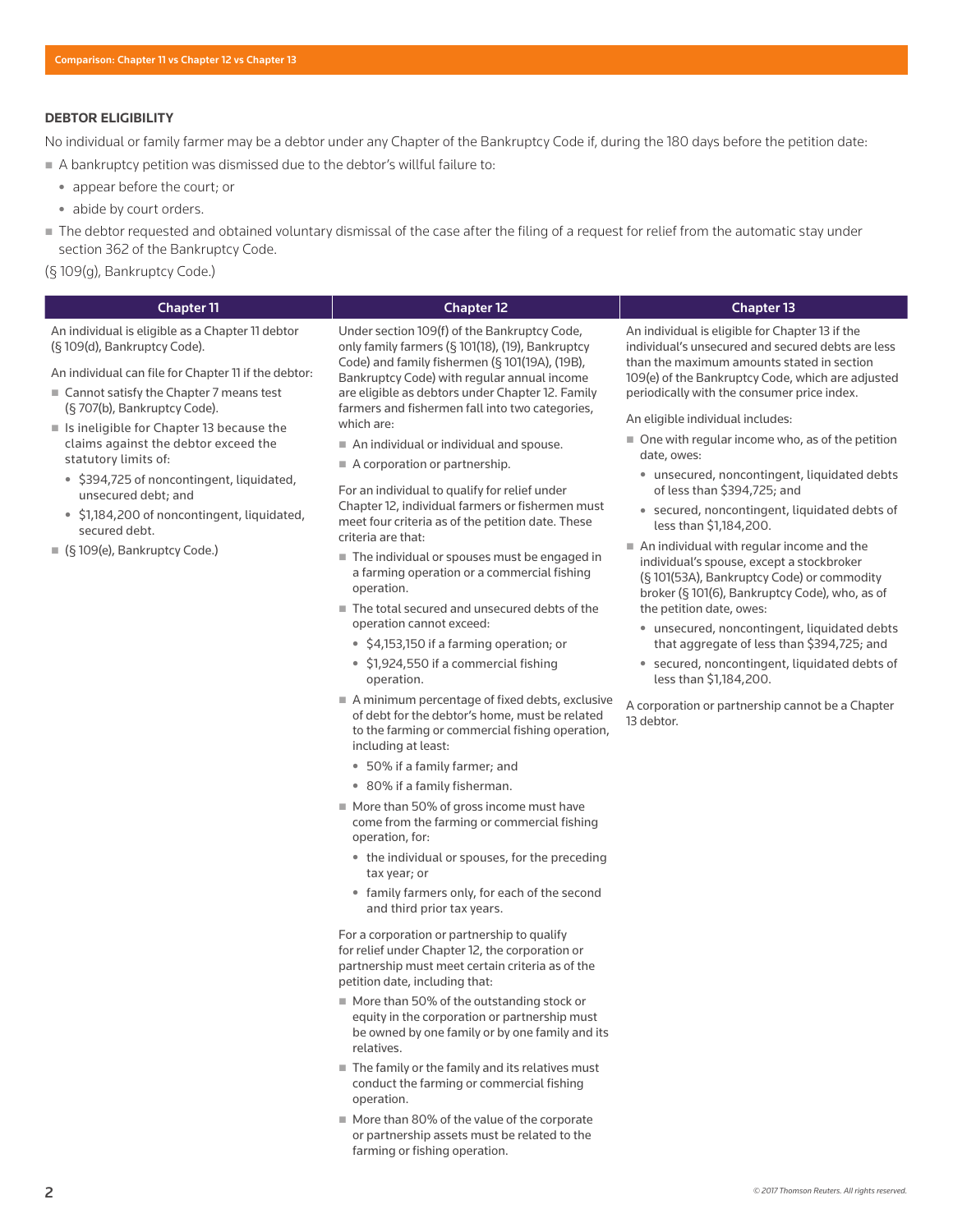| <b>Chapter 11</b> | <b>Chapter 12</b>                                                                                                                                                                                                      | <b>Chapter 13</b> |
|-------------------|------------------------------------------------------------------------------------------------------------------------------------------------------------------------------------------------------------------------|-------------------|
|                   | ■ The total indebtedness of the corporation or<br>partnership cannot exceed:<br>• \$4,153,150 if a farming operation; or                                                                                               |                   |
|                   | • \$1,924,550 if a commercial fishing operation.                                                                                                                                                                       |                   |
|                   | A minimum percentage of the corporation's<br>or partnership's fixed debts (exclusive of debt<br>for one home occupied by a shareholder) must<br>be related to the farming or fishing operation,<br>including at least: |                   |
|                   | • 50% for a farming operation; or                                                                                                                                                                                      |                   |
|                   | 80% for a fishing operation.<br>$\bullet$                                                                                                                                                                              |                   |
|                   | $\blacksquare$ If the corporation issues stock, the stock cannot<br>be publicly traded.                                                                                                                                |                   |

The threshold amounts for Chapters 12 and 13 are adjusted periodically, typically every three years.

### **CASE ADMINISTRATION**

### **APPOINTMENT OF EXAMINER OR TRUSTEE**

| Chapter 11                                                                                                                                                                                                                                                                                                                                                                                         | <b>Chapter 12</b>                                                                                                                           | <b>Chapter 13</b>                                                                                                                           |
|----------------------------------------------------------------------------------------------------------------------------------------------------------------------------------------------------------------------------------------------------------------------------------------------------------------------------------------------------------------------------------------------------|---------------------------------------------------------------------------------------------------------------------------------------------|---------------------------------------------------------------------------------------------------------------------------------------------|
| A Chapter 11 debtor is vested with many of the<br>same powers and duties as a Chapter 7 trustee, so<br>the debtor continues to manage its own affairs as<br>a debtor-in-possession (§ 1107, Bankruptcy Code).<br>In limited circumstances, a trustee or examiner<br>may be appointed in a Chapter 11 case at the<br>request of a party in interest or the US Trustee<br>(§ 1104, Bankruptcy Code). | A standing trustee is appointed by the US Trustee<br>to administer each Chapter 12 bankruptcy case.<br>The Chapter 12 trustee's role is to: | A standing trustee is appointed by the US Trustee<br>to administer each Chapter 13 bankruptcy case.<br>The Chapter 13 trustee's role is to: |
|                                                                                                                                                                                                                                                                                                                                                                                                    | $\blacksquare$ Evaluate the case.                                                                                                           | $\blacksquare$ Evaluate the case.                                                                                                           |
|                                                                                                                                                                                                                                                                                                                                                                                                    | $\blacksquare$ Act as a disbursing agent:                                                                                                   | $\blacksquare$ Act as a disbursing agent:                                                                                                   |
|                                                                                                                                                                                                                                                                                                                                                                                                    | • collecting payments from the debtor; and                                                                                                  | • collecting payments from the debtor or                                                                                                    |
|                                                                                                                                                                                                                                                                                                                                                                                                    | . making distributions to creditors.                                                                                                        | through payroll deduction; and                                                                                                              |
|                                                                                                                                                                                                                                                                                                                                                                                                    | (§ 1202(a), Bankruptcy Code.)                                                                                                               | • making distributions to creditors.                                                                                                        |
|                                                                                                                                                                                                                                                                                                                                                                                                    |                                                                                                                                             | (§ 1302, Bankruptcy Code.)                                                                                                                  |

### **RETENTION OF PROFESSIONALS**

A Chapter 11 debtor's engagement of counsel requires court approval under section 327(a) of the Bankruptcy Code, which requires that the debtor file an application for approval of counsel's retention under Bankruptcy Rule 2014. Counsel must be disinterested and cannot hold or represent any interest adverse to the debtor's estate.

For more information on the retention of professionals in Chapter 11, see Practice Note, Getting Retained as a Professional to the Debtorin-Possession (8-385-1512).

### Chapter 11 Chapter 12 Chapter 13

A Chapter 12 debtor is not required to obtain court approval to retain an attorney or other professionals. By contrast, section 327(a) of the Bankruptcy Code requires a Chapter 12 bankruptcy trustee to obtain court approval to retain an attorney or other professional, who must be disinterested and not hold or represent any interest adverse to the estate.

A Chapter 13 debtor is not required to obtain

court approval to retain an attorney or other professionals. By contrast, section 327(a) of the Bankruptcy Code requires a Chapter 13 bankruptcy trustee to obtain court approval to retain an attorney or other professional, who must be disinterested and not hold or represent any interest adverse to the estate.

### **FINANCING DURING BANKRUPTCY**

| <b>Chapter 11</b> | <b>Chapter 12</b> | <b>Chapter 13</b> |
|-------------------|-------------------|-------------------|
|                   |                   |                   |

An individual Chapter 11 debtor may incur unsecured debt in the ordinary course of business without court approval. Court approval is required before incurring non-ordinary course debt (§ 364, Bankruptcy Code and see Practice Note, DIP Financing: Overview (1-383-4700)).

A Chapter 12 debtor cannot incur any significant new debt without consulting the trustee because additional debt may compromise the debtor's ability to complete the plan (§§ 1222(a)(1) and 1227, Bankruptcy Code).

The debtor cannot incur any significant new debt without consulting the trustee because additional debt may compromise the debtor's ability to complete the plan (§§ 1305(c), 1322(a)(1), and 1327, Bankruptcy Code).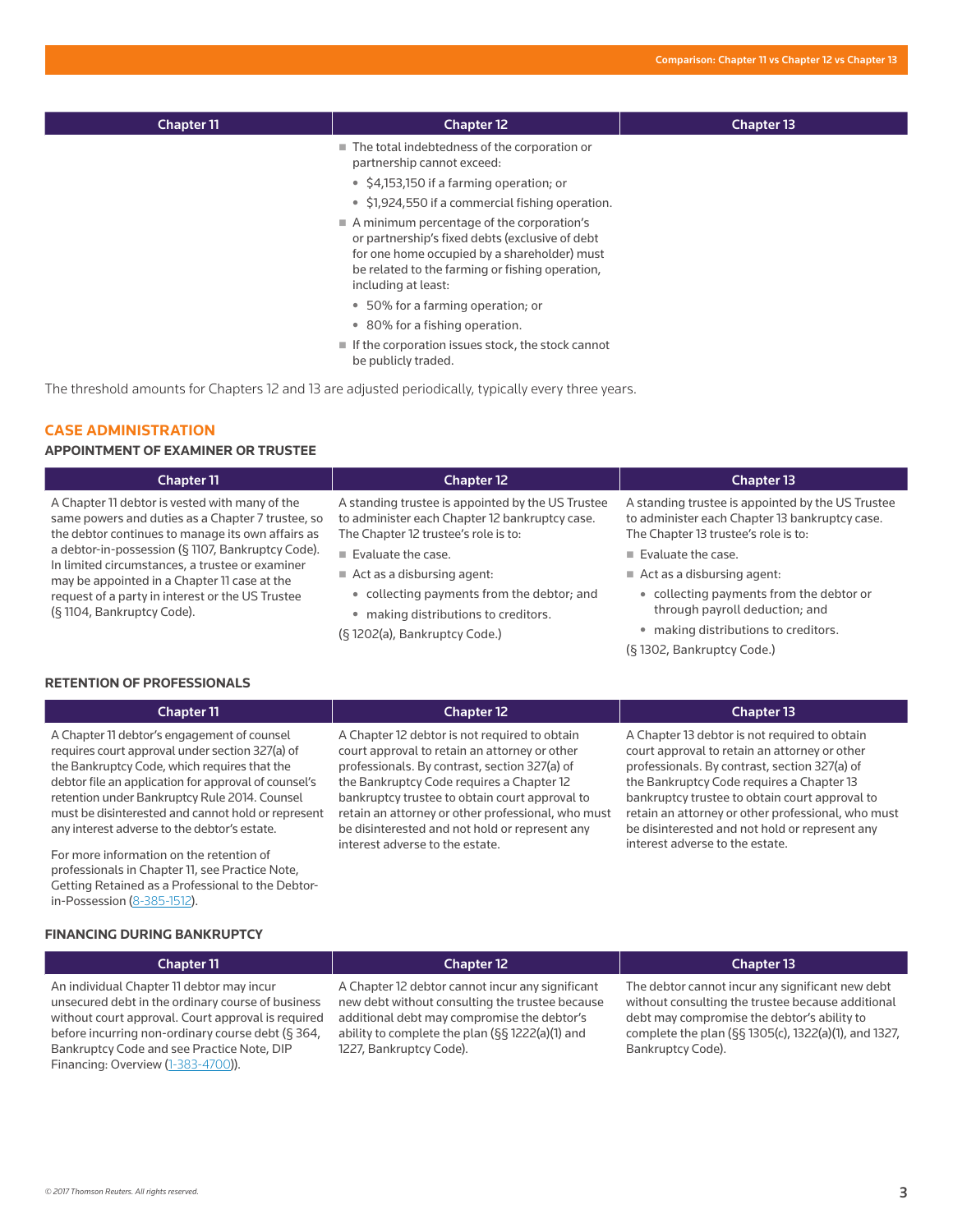### **AUTOMATIC STAY**

### Chapter 11 Chapter 12 Chapter 13

The automatic stay applies only to the debtor and its property. A debtor's Chapter 11 filing provides no stay protection to other parties liable on the debt with the debtor, such as co-borrowers and guarantors.

For more information on the automatic stay in bankruptcy, see Practice Note, Automatic Stay: Lenders' Perspective (9-380-7953).

Chapter 12 contains a special automatic stay provision that protects a codebtor (defined as an individual liable on the debt with the debtor or who secured the debt). The stay provides that, unless the bankruptcy court authorizes otherwise, a creditor cannot seek to collect a consumer debt from any individual who is liable on the debt with the debtor (§ 1201(a), Bankruptcy Code). Consumer debts are those incurred by an individual primarily for a personal, family, or household purpose (§ 101(8), Bankruptcy Code).

Chapter 13 contains a special automatic stay provision that protects a codebtor (defined as an individual liable on the debt with the debtor or who secured the debt). The stay provides that, unless the bankruptcy court authorizes otherwise, a creditor cannot seek to collect a consumer debt from any individual who is liable on the debt with the debtor (§ 1301(a), Bankruptcy Code). Consumer debts are those incurred by an individual primarily for a personal, family, or household purpose (§ 101(8), Bankruptcy Code).

### **CLAIMS**

# Chapter 11 Chapter 12 Chapter 13

A proof of claim or interest is deemed filed for any prepetition claim or interest that appears in the schedules filed by the debtor, except a claim or interest that is scheduled as disputed, contingent, or unliquidated (§ 1111(a), Bankruptcy Code). Creditors are served with written notice of the bar date, a specific claim filing deadline, and instructions for filing proofs of claim. Only holders of allowed claims are entitled to vote on a Chapter 11 debtor's plan of reorganization.

For more information on filing a proof of claim, see Practice Note, Filing a Proof of Claim in a Chapter 11 Bankruptcy Case (8-385-1512).

To participate in distributions from a Chapter 12 bankruptcy estate:

- A proof of claim must be filed by nongovernmental creditors holding secured and unsecured claims not later than 70 days after the voluntary petition is filed (Fed. R. Bankr. P. 3002(c)).
- A governmental unit must file a proof of claim (other than one arising from certain tax returns) not later than 180 days after the voluntary petition date. The court may, for cause, enlarge the time for a governmental unit to file a proof of claim only on a motion of the governmental unit made before expiration of the period for filing a timely proof of claim (Fed. R. Bankr. P. 3002(c)(1)).

To participate in distributions from a Chapter 13 bankruptcy estate:

- A proof of claim must be filed by nongovernmental creditors holding secured and unsecured claims not later than 70 days after the voluntary petition is filed (Fed. R. Bankr. P. 3002(c)).
- A governmental unit must file a proof of claim (other than one arising from certain tax returns) not later than 180 days after the voluntary petition date. The court may, for cause, enlarge the time for a governmental unit to file a proof of claim only on a motion of the governmental unit made before expiration of the period for filing a timely proof of claim (Fed. R. Bankr. P. 3002(c)(1)).

### **COMMITTEES**

### Chapter 11 Chapter 12 Chapter 13

An official unsecured creditors' committee may be appointed in any Chapter 11 case, regardless of whether the debtor is an individual or a corporate entity (§ 1102(a)(1), Bankruptcy Code). However, appointment of a creditors' committee is unusual in individual and small business Chapter 11 cases due to the associated expense.For more information on creditors' committees, see Practice Note, Chapter 11 Creditors' Committees (1-508-8252).

The Bankruptcy Code does not provide for the appointment of official committees in Chapter 12 cases.

The Bankruptcy Code does not provide for the appointment of official committees in Chapter 13 cases.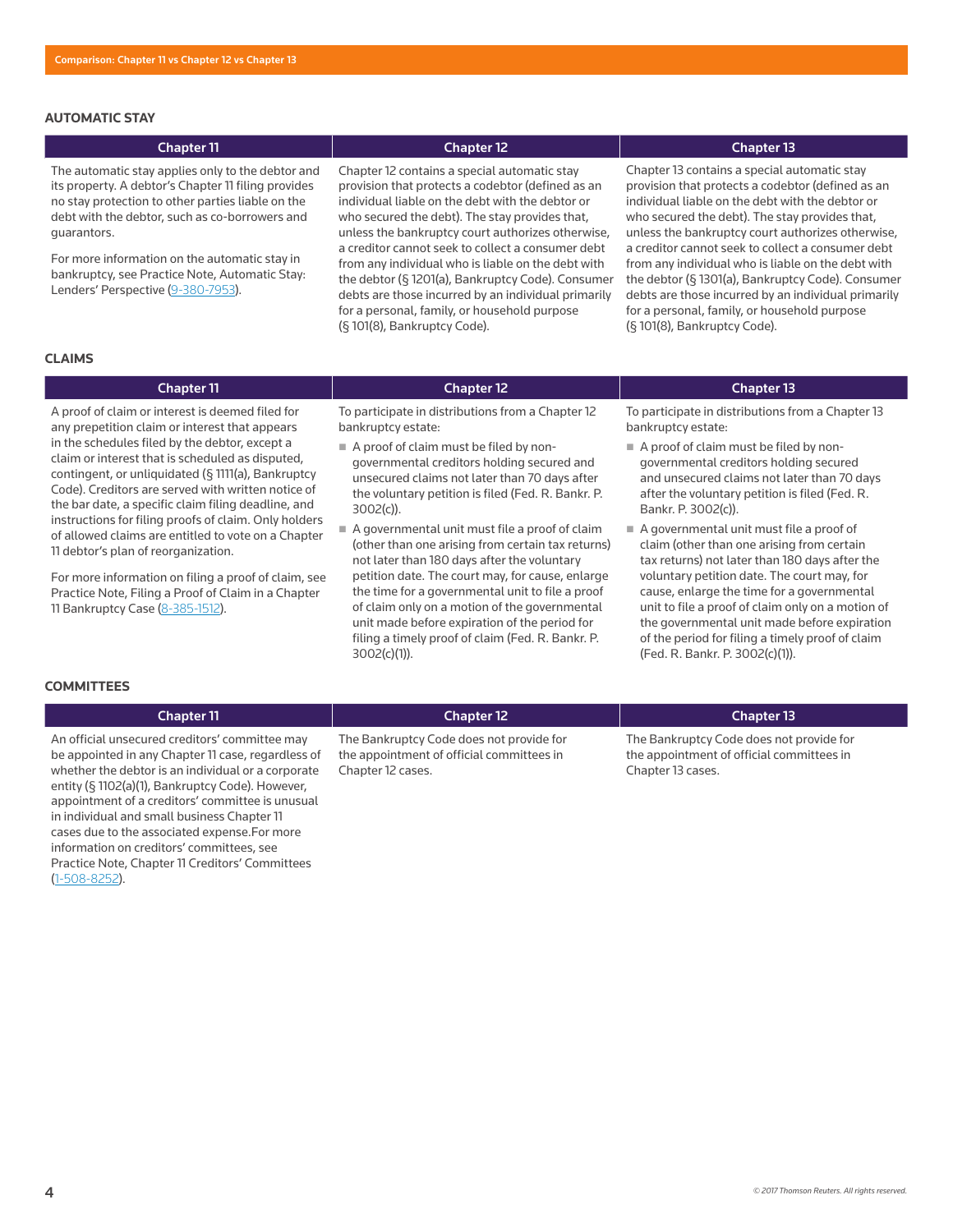### **ASSET SALES**

### Chapter 11 Chapter 12 Chapter 13 An individual Chapter 11 debtor may sell assets, other than in the ordinary course of business, with the assets transferring to buyers free of liens and interests only if one of certain requirements is met, including: Applicable non-bankruptcy law permits sale of the property free and clear of the lien or interest. The lienholder consents.  $\blacksquare$  The sale price is greater than the aggregate value of all liens on the property (that is, there is equity in the property). ■ The lien or interest is in bona fide dispute. ■ The lien or interest holder could be compelled, in a legal or equitable proceeding, to accept a money satisfaction of the claim. A Chapter 12 trustee or debtor has the same right as in other chapters to sell estate property, other than in the ordinary course of business, with assets transferring to buyers free and clear of liens (§ 363(f), Bankruptcy Code). However, it can be difficult for family farmers and fishermen to meet the usual requirements for sales free and clear of liens. In many Chapter 12 cases, the initial strain on the debtor's cash flow is so great that it is necessary to sell all assets not required for continuing operations before confirmation of a plan. Chapter 12 recognizes this need by relaxing and expanding the rights of trustees and debtors to sell: Farmland  $F$ arm equipment. In a Chapter 13 case where the debtor is engaged in business, the debtor (exclusive of the Chapter 13 trustee) may sell assets, other than in the ordinary course of business, with the assets transferring to buyers free of liens and interests, only if one of certain requirements is met, including: Applicable non-bankruptcy law permits sale of the property free and clear of the lien or interest. ■ The lienholder consents. ■ The sale price is greater than the aggregate value of all liens on the property (that is, there is equity in the property). ■ The lien or interest is in bona fide dispute. ■ The lien or interest holder could be compelled, in a legal or equitable proceeding, to accept a

(§§ 363(f) and 1107(a), Bankruptcy Code.)

For more information on asset sales in bankruptcy, see Practice Note, Buying Assets in a Section 363 Bankruptcy Sale: Overview (1-385-0115).

Property used to carry out a commercial fishing operation.

Even when a Chapter 12 trustee or debtor cannot meet the usual sale requirements, these assets can be sold free and clear of liens. The interests of creditors of Chapter 12 debtors are protected by having their liens transfer to the proceeds of sale (§ 1206, Bankruptcy Code).

money satisfaction of the claim.

(§§ 363(f) and 1304, Bankruptcy Code.)

### **CONVERSION/DISMISSAL**

# Chapter 11 Chapter 12 Chapter 13

The decision to dismiss or convert an individual Chapter 11 case can occur when either:

- $\blacksquare$  There are assets that may be liquidated for the benefit of unsecured creditors.
- The debtor has engaged in some sort of wrongdoing and conversion is in the best interests of the estate.

The US Trustee or other parties in interest can move to convert or dismiss a Chapter 11 case for cause if the debtor fails to:

- $\blacksquare$  Provide the required financial documents on a timely basis.
- $\blacksquare$  Maintain appropriate insurance that poses a risk to the estate or the public.
- Attend the section 341 meeting of creditors or a Rule 2004 examination without good cause.
- Timely pay postpetition taxes or file tax returns due postpetition.
- Pay US Trustee quarterly fees.
- $\blacksquare$  File a plan that has the potential to be confirmed within the required time limits.

(§ 1112(b), Bankruptcy Code.)

A Chapter 12 debtor may:

- Convert the case to one under Chapter 7 of the Bankruptcy Code at any time, which right cannot be waived (§ 1208(a), Bankruptcy Code).
- Request the case be dismissed at any time, which right cannot be waived (§ 1208(b), Bankruptcy Code).

A party in interest, after notice and a hearing, may request that the case be dismissed for cause. Bases for dismissal are enumerated under section 1208(c) of the Bankruptcy Code and include:

- $\blacksquare$  If the debtor fails to make timely payments due under the confirmed plan (§ 1208(c)(4), Bankruptcy Code).
- Continuing loss to or diminution of the estate and the absence of a reasonable likelihood of rehabilitation (§ 1208(c)(9), Bankruptcy Code).
- If the debtor fails to pay any postpetition domestic support obligations, such as child support or alimony (§ 1208(c)(10), Bankruptcy Code).

A Chapter 13 debtor may:

- Convert the case to one under Chapter 7 of the Bankruptcy Code at any time, which right cannot be waived (§ 1307(a), Bankruptcy Code).
- Request the case be dismissed at any time, which right cannot be waived (§ 1307(b), Bankruptcy Code).

A party in interest or the US Trustee, after notice and a hearing, may request that the case be converted or dismissed for cause if in the best interests of creditors and the estate. Bases for conversion or dismissal for cause are enumerated under section 1307(c) of the Bankruptcy Code and include if the debtor fails to:

- Make timely payments due under the confirmed plan (§ 1307(c)(4), Bankruptcy Code).
- Pay any postpetition domestic support obligations, such as child support or alimony (§ 1307(c)(11), Bankruptcy Code).
- Make required tax filings during the case (§§ 1307(e) and 1308, Bankruptcy Code).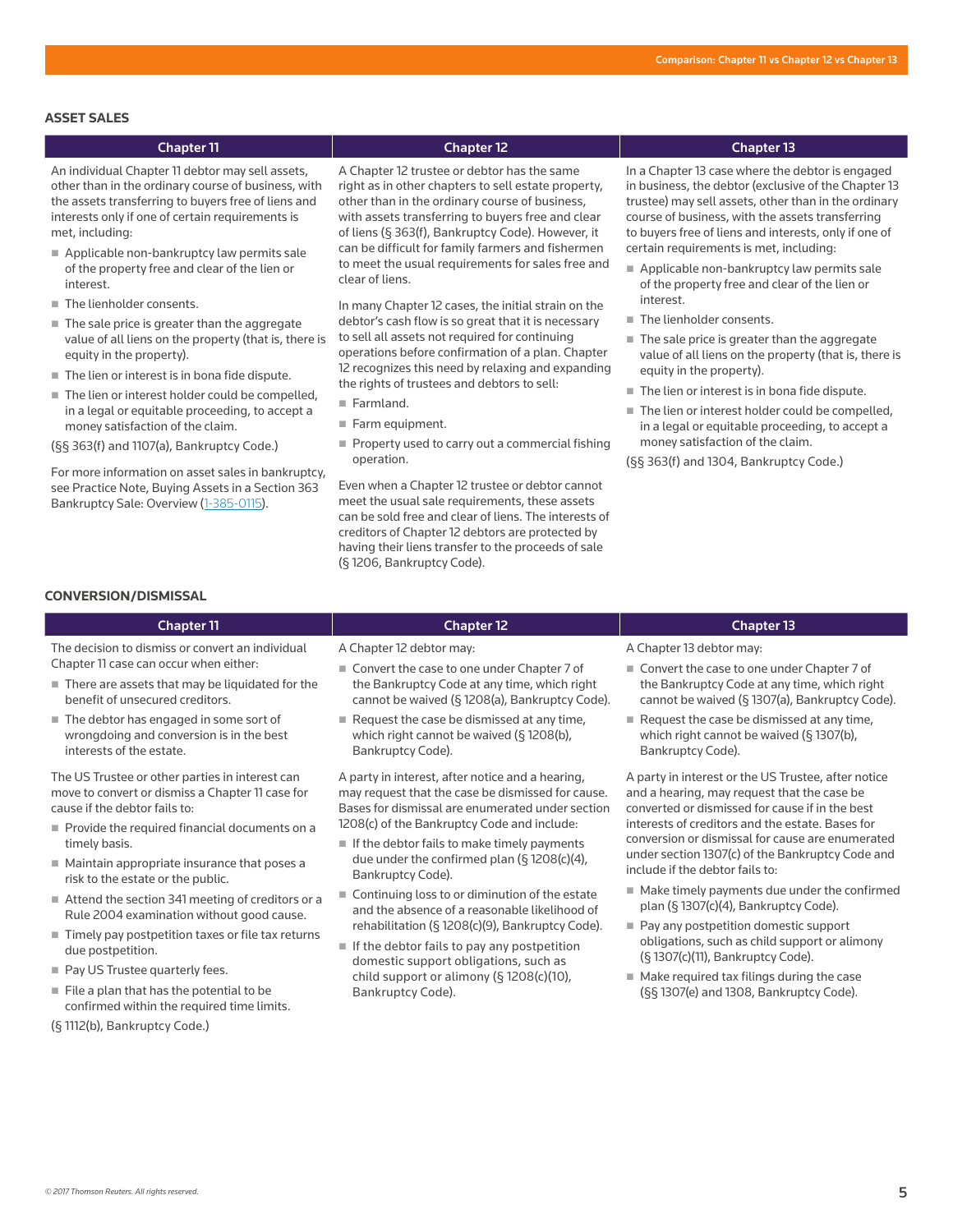### Chapter 11 Chapter 12 Chapter 12 Chapter 13 Chapter 13 Chapter 13

On motion of the US Trustee or other party in interest to dismiss or convert the Chapter 11 case, the burden shifts to the debtor to prove that:

- There is a reasonable likelihood that a confirmable plan is imminent.
- The debtor's act or omission:
	- is justifiable; and
	- will be cured within a reasonable amount of time.
- Dismissal or conversion is not in the best interest of creditors and the estate.
- (§ 1112(b)(2), Bankruptcy Code.)

For more information on dismissing or converting a case in Chapter 11, see Practice Note, Dismissing or Converting a Chapter 11 Case (W-000-6009).

### **ROLE OF US TRUSTEE/BANKRUPTCY ADMINISTRATOR**

In North Carolina and Alabama, Bankruptcy Administrators perform functions similar to those that US Trustees perform in the remaining 48 states. The Bankruptcy Administrator program is administered by the Administrative Office of the US Courts, while the US Trustee program is administered by the Department of Justice. In addition to chapter-specific duties, US Trustees and Bankruptcy Administrators are responsible for referring matters for investigation and criminal prosecution when appropriate, such as in cases of suspected bankruptcy fraud and abuse. The references in this section to the US Trustee are interchangeable with references to the Bankruptcy Administrator.

### **GENERAL OBLIGATIONS**

(28 U.S.C. § 586(a)(3).)

| <b>Chapter 11</b>                                                                                                                                           | <b>Chapter 12</b>                                                                                              | <b>Chapter 13</b>                                                                                              |
|-------------------------------------------------------------------------------------------------------------------------------------------------------------|----------------------------------------------------------------------------------------------------------------|----------------------------------------------------------------------------------------------------------------|
| The US Trustee has oversight responsibility for and<br>is directly involved in an individual's Chapter 11 case.                                             | The US Trustee appoints the standing<br>trustees who administer every Chapter 12 case<br>(28 U.S.C. § 586(b)). | The US Trustee appoints the standing<br>trustees who administer every Chapter 13 case<br>(28 U.S.C. § 586(b)). |
| The US Trustee sends a transmittal letter to the<br>individual debtor at the beginning of the case                                                          | The US Trustee is tasked with:                                                                                 | The US Trustee is tasked with:                                                                                 |
| containing:<br>A summary of the debtor's specific duties.                                                                                                   | ■ Supervising the Chapter 12 standing trustees'<br>administration of individual bankruptcy estates.            | ■ Supervising the Chapter 13 standing trustees'<br>administration of individual bankruptcy estates.            |
| Forms for monthly operating reports.<br>Payment schedules for quarterly                                                                                     | ■ Monitoring the trustees' financial<br>recordkeeping.                                                         | Monitoring the trustees' financial<br>recordkeeping.                                                           |
| bankruptcy fees.                                                                                                                                            | Imposing other requirements to ensure that the<br>trustees carry out their fiduciary duties.                   | Imposing other requirements to ensure that the<br>trustees carry out their fiduciary duties.                   |
| The US Trustee must conduct an initial interview<br>with a Chapter 11 debtor as soon as practicable but<br>before the section 341 meeting of creditors. The | The US Trustee's supervisory actions in Chapter 12<br>cases are similar to those in Chapter 13 cases.          | The US Trustee's supervisory actions over the<br>Chapter 13 trustee include:                                   |
| purpose of the initial debtor interview is to:<br>Investigate the debtor's viability.                                                                       | For more information on the US Trustee's role                                                                  | Periodically reviewing:                                                                                        |
| Inquire about the debtor's reorganization<br>strategy.                                                                                                      | in Chapter 12 and Chapter 13, see DOJ: The U.S.<br>Trustee's Role in Consumer Bankruptcy Cases.                | • case reports;<br>• budget reports;                                                                           |
| $\blacksquare$ Explain the debtor's obligations to file monthly<br>operating reports and other required financial                                           |                                                                                                                | • bank account information;<br>• management skills;<br>• court performance; and                                |
| information.<br>Inform the debtor of other obligations.                                                                                                     |                                                                                                                | • similar information.                                                                                         |

On request of a party in interest and after notice and a hearing, the bankruptcy court may dismiss a Chapter 12 case or convert it to Chapter 7 on finding that the debtor has committed fraud regarding the case (§ 1208(d), Bankruptcy Code). A case cannot be converted to a case under another chapter if the debtor does not qualify to be a debtor under that chapter.

The court cannot convert a Chapter 13 case to one under Chapters 7, 11, or 12 if the debtor is a farmer, unless the debtor requests conversion (§ 1307(f), Bankruptcy Code). A case cannot be converted to a case under another chapter if the debtor does not qualify to be a debtor under that chapter.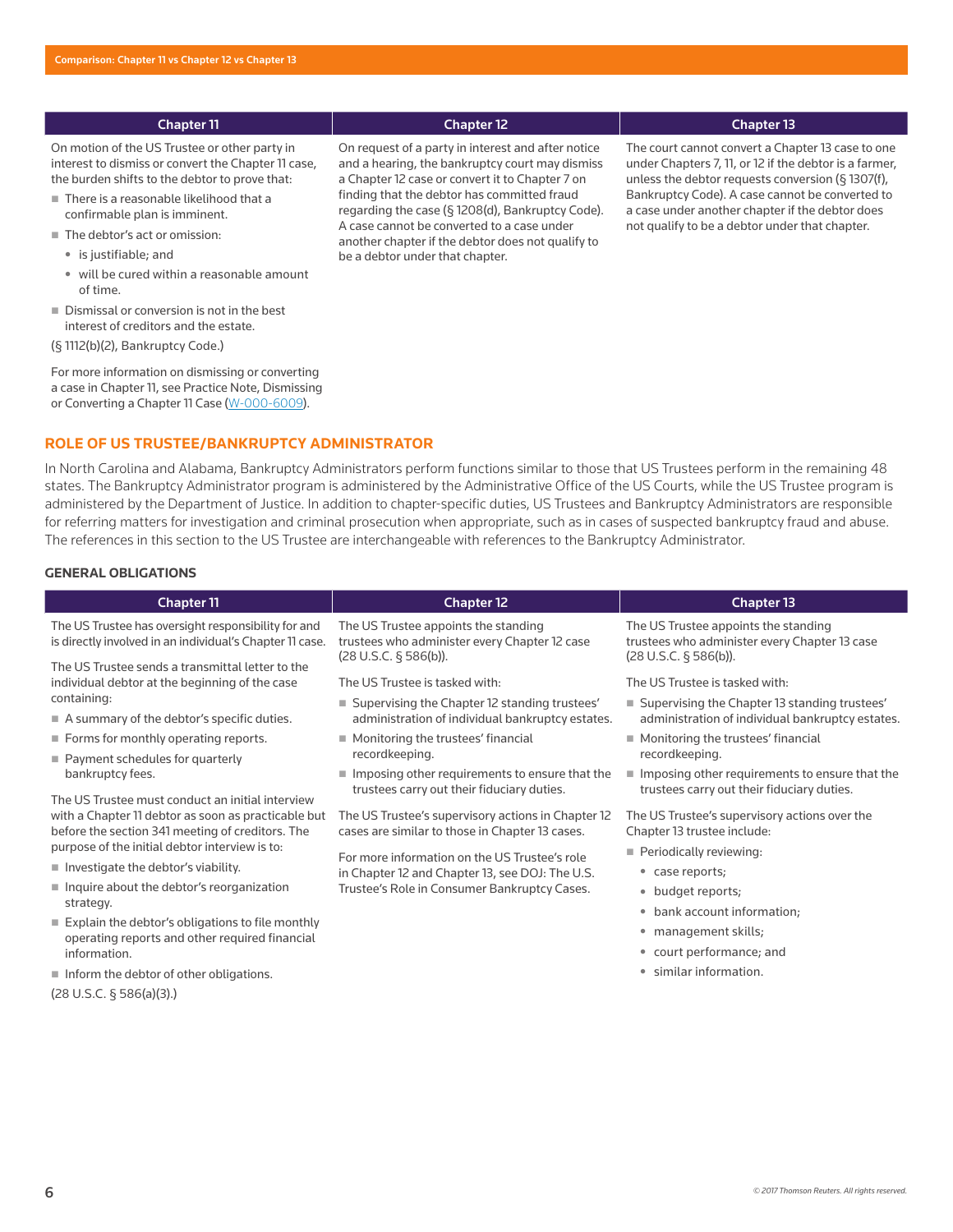**Monitoring trust account funds.** 

Bankruptcy Cases.

For more information on the US Trustee's role in Chapter 12 and Chapter 13, see DOJ: The U.S. Trustee's Role in Consumer

| <b>Chapter 11</b>                                                                                                                         | <b>Chapter 12</b> | <b>Chapter 13</b>                                                                                                    |
|-------------------------------------------------------------------------------------------------------------------------------------------|-------------------|----------------------------------------------------------------------------------------------------------------------|
| The US Trustee must monitor the individual<br>Chapter 11 case with as much, if not greater,<br>oversight as a typical Chapter 11 case. If |                   | ■ Ensuring that Chapter 13 trustees are bonded.<br>■ Ensuring that Chapter 13 trustees are<br>independently audited. |
| appropriate, the US Trustee should also:<br>Ascertain the status of the debtor's books<br>and records.                                    |                   | ■ Determining Chapter 13 trustees' maximum<br>annual compensation and actual necessary<br>expenses.                  |
| $\blacksquare$ Verify that tax returns have been filed.                                                                                   |                   | ■ Providing training for Chapter 13 trustees.                                                                        |

Verify that tax returns have been filed.

(28 U.S.C. § 586(a)(3).)

For more information on the role of the US Trustee in Chapter 11 bankruptcy, see Practice Note, US Trustee Guidelines and Requirements for Chapter 11 Debtors (W-000-5977).

### **PLAN OF REPAYMENT OR REORGANIZATION**

### **FILING DEADLINE**

| <b>Chapter 11</b>                                                                                                                                                                                                                                                                                                                | <b>Chapter 12</b>                                                                                                                                      | <b>Chapter 13</b>                                                                                                                                   |
|----------------------------------------------------------------------------------------------------------------------------------------------------------------------------------------------------------------------------------------------------------------------------------------------------------------------------------|--------------------------------------------------------------------------------------------------------------------------------------------------------|-----------------------------------------------------------------------------------------------------------------------------------------------------|
| There is no statutory deadline for filing an individual<br>Chapter 11 plan. The debtor has an exclusive right<br>to file a plan for the first 120 days of the case, unless<br>extended by court order after notice and a hearing<br>for cause. Thereafter, creditors are allowed to file a<br>plan (§ 1121(b), Bankruptcy Code). | Unless the court grants an extension for cause, the<br>debtor must file a Chapter 12 plan of repayment<br>either:<br>$\blacksquare$ With the petition. | Unless the court grants an extension for cause,<br>the debtor must file a Chapter 13 repayment plan<br>either:<br>$\blacksquare$ With the petition. |
|                                                                                                                                                                                                                                                                                                                                  | ■ Within 90 days after filing the petition (§1221,<br>Bankruptcy Code; Fed. R. Bankr. P. 3015(a)).                                                     | $\blacksquare$ Within 14 days after the petition is filed or,<br>if a case is converted to a Chapter 13 case,                                       |
| If the debtor cannot file a plan within a reasonable<br>time or comply with the section 1129 requirements<br>for confirmation, the individual Chapter 11 case<br>is then subject to conversion or dismissal (see                                                                                                                 |                                                                                                                                                        | within 14 days after conversion (Fed. R. Bankr.<br>$P. 3015(b)$ ).                                                                                  |

### **PLAN CONTENT**

Chapter 11 Chapter 12 Chapter 13

Who May File a Plan? (0-502-7396)).

To be confirmed, the individual debtor's plan must meet the confirmation requirements of section 1129 of the Bankruptcy Code.

Practice Note, Chapter 11 Plan Process: Overview:

If an unsecured creditor objects to confirmation of an individual debtor's plan, the plan must provide either that the value of the property to be distributed under the plan:

- On account of the objecting creditor's claim is not less than the amount of that claim as of the plan effective date (§ 1129(a)(15)(A), Bankruptcy Code).
- Is not less than the debtor's projected disposable income (§ 1325(b)(2), Bankruptcy Code) for the longer of five years beginning on the date the first payment under the plan is due or the period that the plan provides payments for (§ 1129(a)(15)(B), Bankruptcy Code).

The debtor proposes a repayment plan for trustee review and court approval. Under the repayment plan:

- The debtor makes payments of fixed amounts to the trustee on a regular basis for three to five years.
- $\blacksquare$  If a debtor owes domestic support claims for child support or alimony, plan payments must span five years and include all of the debtor's disposable income.
- The trustee distributes funds to creditors according to the terns of the repayment plan, which typically provides unsecured creditors with less than full payment on their claims.

The plan must:

- Require the debtor to submit to the trustee all or the portion of the debtor's future income as is necessary for execution of the plan.
- Require full payment over time of all claims entitled to priority under section 507 of the Bankruptcy Code, with limited statutory exceptions.
- $\blacksquare$  If the plan classifies claims and interests, provide the same treatment for each claim or interest within a particular class unless the holder of a particular claim or interest agrees to less favorable treatment.

(§ 1222, Bankruptcy Code.)

The debtor proposes a repayment plan for trustee review and court approval. Under the repayment plan:

- The debtor makes payments of fixed amounts to the trustee on a regular basis for three to five years.
- $\blacksquare$  If the debtor's current monthly income is less than the applicable state median, the plan usually will be for three years, with higher incomes requiring a five-year plan.
- A debtor can cure mortgage payments that were late as of the petition date by paying them over the life of the plan but must timely pay all mortgage payments that come due after the petition date.
- The trustee distributes funds to creditors according to the terms of the repayment plan, which typically provides unsecured creditors with less than full payment on their claims.

(§ 1322, Bankruptcy Code.)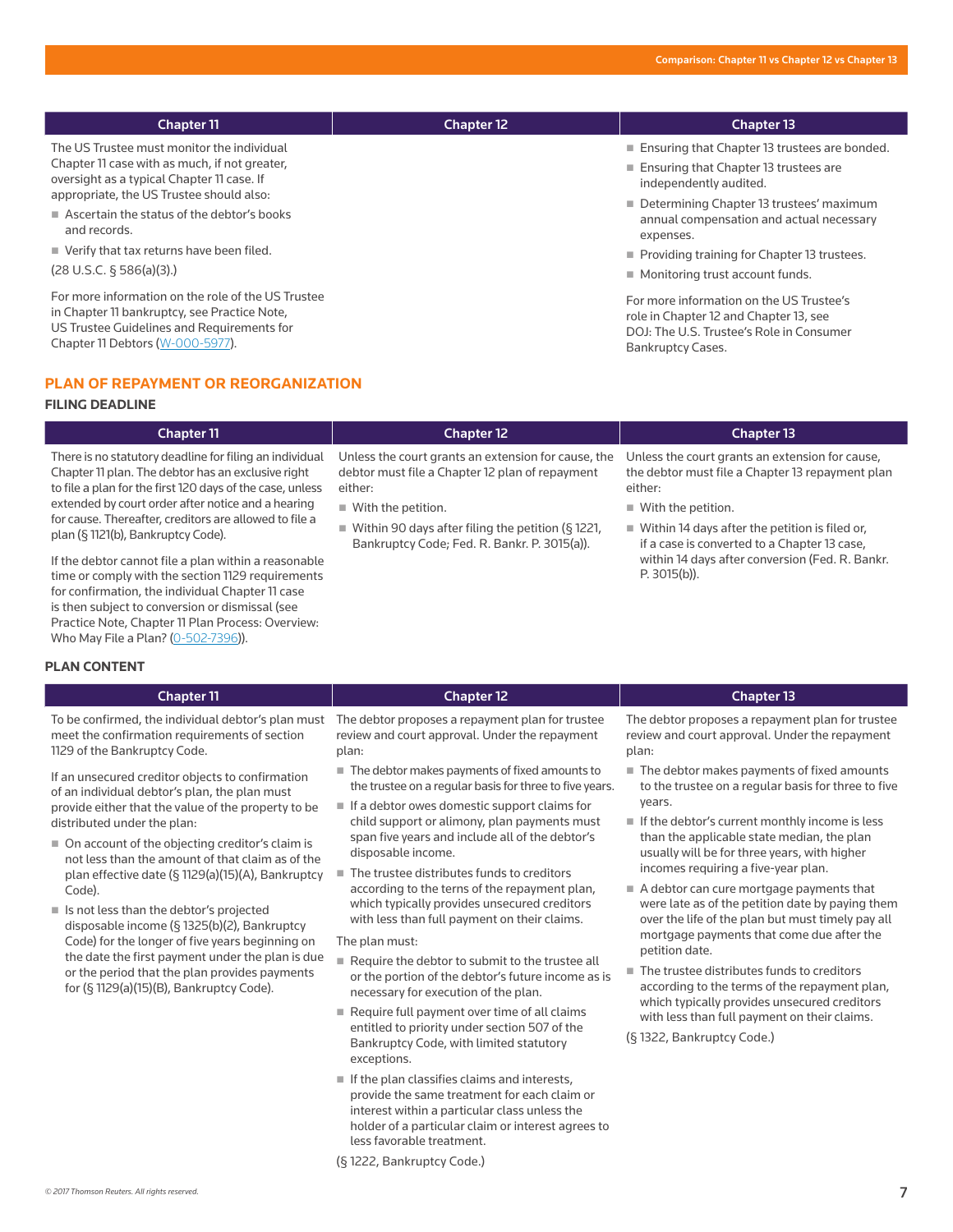### **CONFIRMATION**

## Chapter 11 Chapter 12 Chapter 13

To be confirmed, the individual Chapter 11 plan must meet the confirmation requirements of section 1129 of the Bankruptcy Code. Holders of allowed claims are entitled to cast ballots to accept or reject the plan. If the plan is not accepted by at least one class of impaired claim holders, then the debtor must seek cramdown confirmation of the plan under the requirements of section 1129(b) (see Practice Note, Chapter 11 Plan Process: Overview: Confirmation of a Plan: Consensual Plans (0-502-7396) and Confirmation of a Plan: Cramdown Plans (0-502-7396)).

Section 1129(a)(15) provides that if an unsecured creditor objects to confirmation of an individual debtor's plan, the plan must provide either that the value of the property to be distributed under the plan:

- On account of the objecting creditor's claim is not less than the amount of that claim as of the plan effective date (§ 1129(a)(15)(A), Bankruptcy Code).
- Is not less than the debtor's projected disposable income for the longer of five years beginning on the date the first payment under the plan is due or the period that the plan provides payments for (§ 1129(a)(15)(B), Bankruptcy Code).

(See Practice Note, Individual Chapter 11 Bankruptcy: Overview: Plan Confirmation (W-008-8977)).

Disposable income for Chapter 11 purposes is defined the same as in Chapter 13 cases, which is the debtor's monthly income (excluding child support payments), less:

- Reasonable living expenses.
- Certain charitable contributions.
- $\blacksquare$  If the debtor is engaged in business, the debtor's necessary business expenses.

(§§ 1129(a)(15)(B) and 1325(b)(2), Bankruptcy Code).

Creditors do not vote to confirm a Chapter 12 repayment plan. Creditors instead receive 21 days' notice of the confirmation hearing and the right to file objections to the plan (Fed. R. Bankr. P. 2002(a)(8)).

Except for cause, the confirmation hearing must be held not later than 45 days after filing the plan for the court to determine whether the plan:

- $\blacksquare$  Is feasible.
- Meets the standards for confirmation under section 1225 of the Bankruptcy Code.

(§§ 1224 and 1225, Bankruptcy Code.)

Creditors do not vote to confirm a Chapter 13 repayment plan. Creditors instead receive 28 days' notice of the confirmation hearing and the right to file an objection to the plan (Fed. R. Bankr. P. 2002(b)).

A confirmation hearing is held not earlier than 20 days and not later than 45 days after the section 341 meeting of creditors, unless otherwise set by the court. At the confirmation hearing, the court determines whether the plan:

- $\blacksquare$  Is feasible.
- $\blacksquare$  Meets the standards for confirmation under section 1325 of the Bankruptcy Code.
- (§§ 1324 and 1325, Bankruptcy Code.)